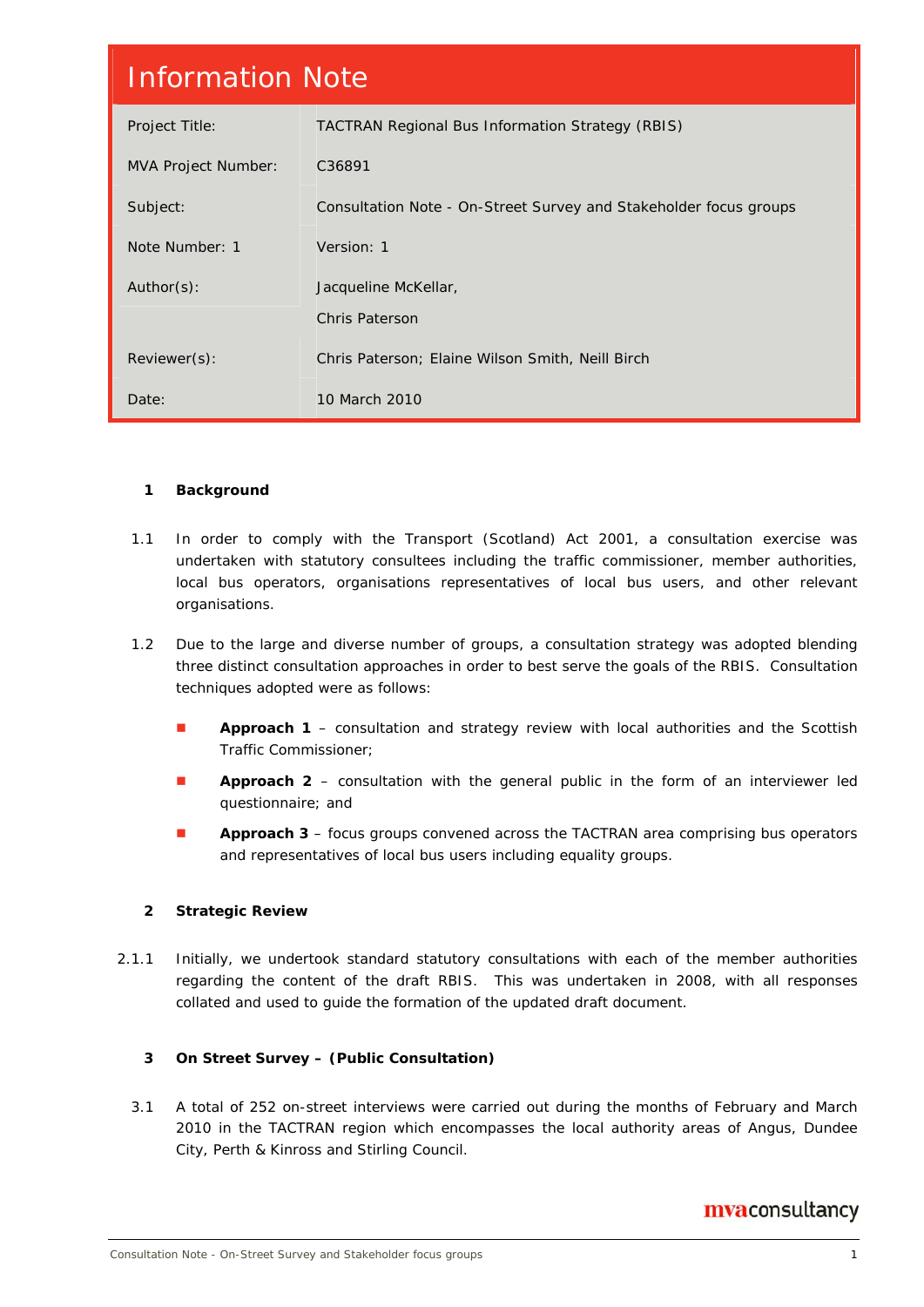3.2 Table 2.1 provides a breakdown of the number of interviews achieved in each of the local authority locations.

|  |  | Table 2.1 Interviews Achieved in each of the Local Authority Locations |  |  |  |  |  |
|--|--|------------------------------------------------------------------------|--|--|--|--|--|
|--|--|------------------------------------------------------------------------|--|--|--|--|--|

| Location                 | <b>Number</b> |
|--------------------------|---------------|
| <b>Angus</b>             |               |
| Arbroath                 | 22            |
| Forfar                   | 22            |
| Montrose                 | 22            |
| <b>Dundee City</b>       |               |
| Dundee                   | 62            |
| <b>Perth and Kinross</b> |               |
| Crieff                   | 20            |
| Perth                    | 22            |
| Pitlochry                | 20            |
| <b>Stirling Council</b>  |               |
| Stirling                 | 62            |
| <b>TOTAL</b>             | 252           |

- 3.3 Of the 248 respondents that disclosed their gender, just over half of them were female (54%) while 46% were male.
- 3.4 Table 2.2 shows the distribution across the different age categories of the 250 respondents that disclosed which age group they belong to.

#### **Table 2.2 Age Groups**

|              | N   | %   |
|--------------|-----|-----|
| $16 - 24$    | 53  | 21  |
| 25-34        | 39  | 16  |
| $35 - 44$    | 41  | 16  |
| 45-54        | 34  | 14  |
| 55-64        | 51  | 20  |
| 65 and over  | 32  | 13  |
| <b>TOTAL</b> | 250 | 100 |

3.5 Of those respondents that indicated how often they currently use the bus almost half (48%) stated that they used it frequently, 29% said that they use it occasionally and the remaining respondents (23%) stated that they never use it at all.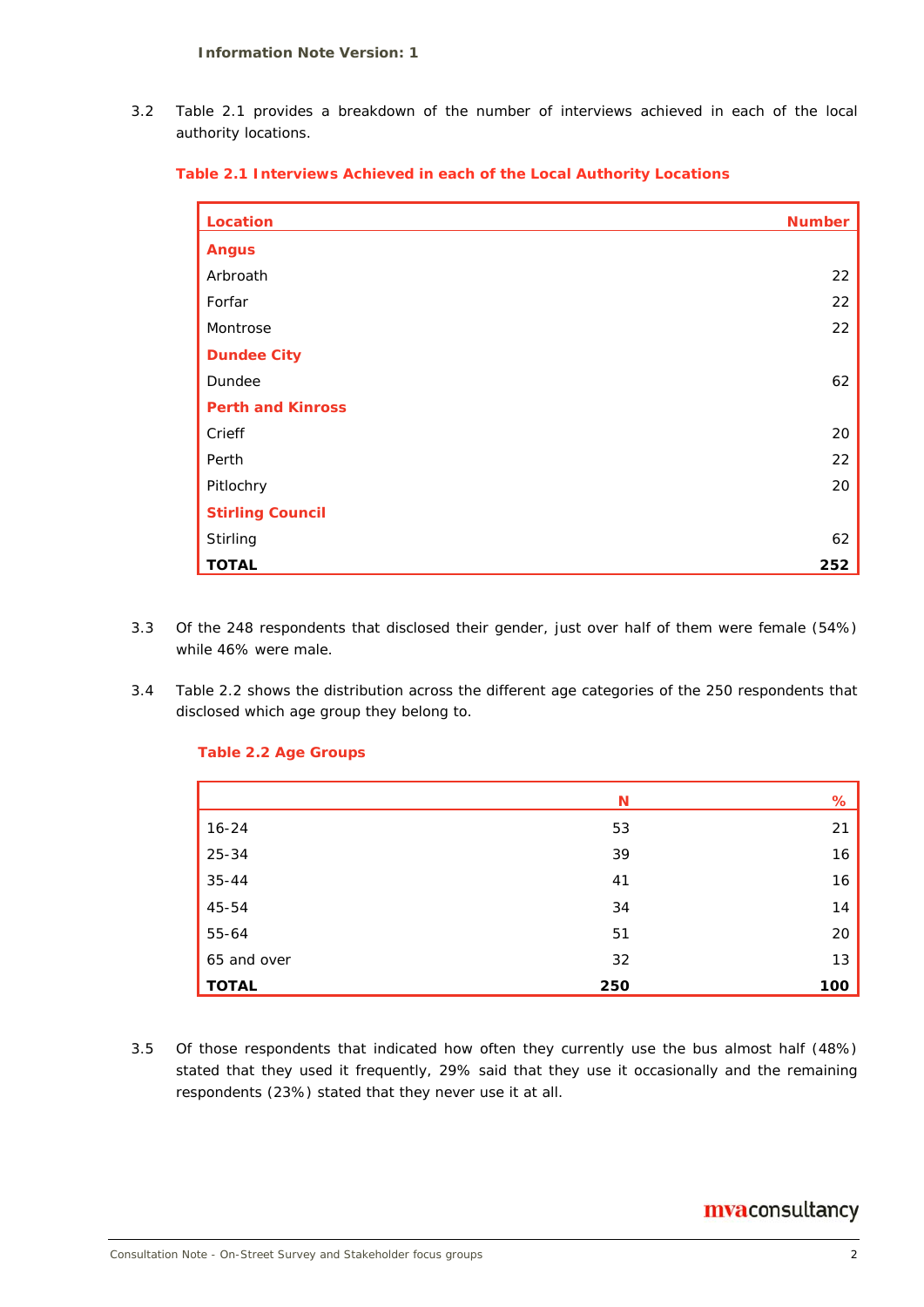# **4 Key Findings**

#### **Bus Usage**

- 4.1 On the day that they were surveyed, just over half of the respondents had travelled by bus  $(51\%$ , n=127), a quarter  $(25\%$ , n=62) had walked and the other quarter  $(25\%$ , n=62) had either driven alone or as a car passenger or travelled by rail, taxi or bike. Only one person failed to give a response.
- 4.2 All respondents who had not travelled by bus on the day that they were surveyed were asked why they had decided to travel by their chosen mode and not by bus. Many respondents gave more than one reason with the most common being that the bus takes too long ( $n=25$ ). A total of 16 respondents had chosen not to travel by bus because they lived locally, and infrequent services was also cited by a number of respondents (n=11) as the reason they chose not to travel by bus.

For the purposes of analysis, respondents who said that they use the bus either frequently or occasionally have been classed as 'bus users' (77%,  $n = 194$ ) while the remainder (23%,  $n=57$ ) have been classed as 'non- bus users'.

- 4.3 Bus users were asked what types of journeys they normally use the bus for and many gave multiple responses. The most common journeys made by bus were between rural areas/villages and nearest local town. This was closely followed by journeys made within cities/towns.
- 4.4 Bus users were also asked for what purpose they usually use the bus and, again, many respondents gave multiple responses. Leisure was the most common purpose for using the bus closely followed by shopping. Using the bus to travel to work/education and for social reasons was also cited by many respondents as the reason they travel by bus. Travelling for personal business was the least common reason for using the bus.

# **Awareness of Bus Information**

- 4.5 Both bus users and non bus users were asked to list all types of bus information provision that they were aware of.
- 4.6 Of the 120 frequent bus users that provided an answer almost all were aware of printed timetables (99%, n=119). Three quarters of frequent bus users (75%, n=90) were aware of roadside information boards at bus stops and just over half  $(51\%, n=61)$  were aware of information points at bus stops. Frequent bus users were least aware of city centre bus information points (reflecting that people were interviewed in both city centres and town centres) and telephone information services.
- 4.7 Similarly, of the 73 occasional bus users that provided an answer, almost all of them were aware of printed timetables (93%,  $n=68$ ), 63% ( $n=46$ ) were aware of roadside information boards at bus stops and just over half (52%, n=38) were aware of information points at bus stops.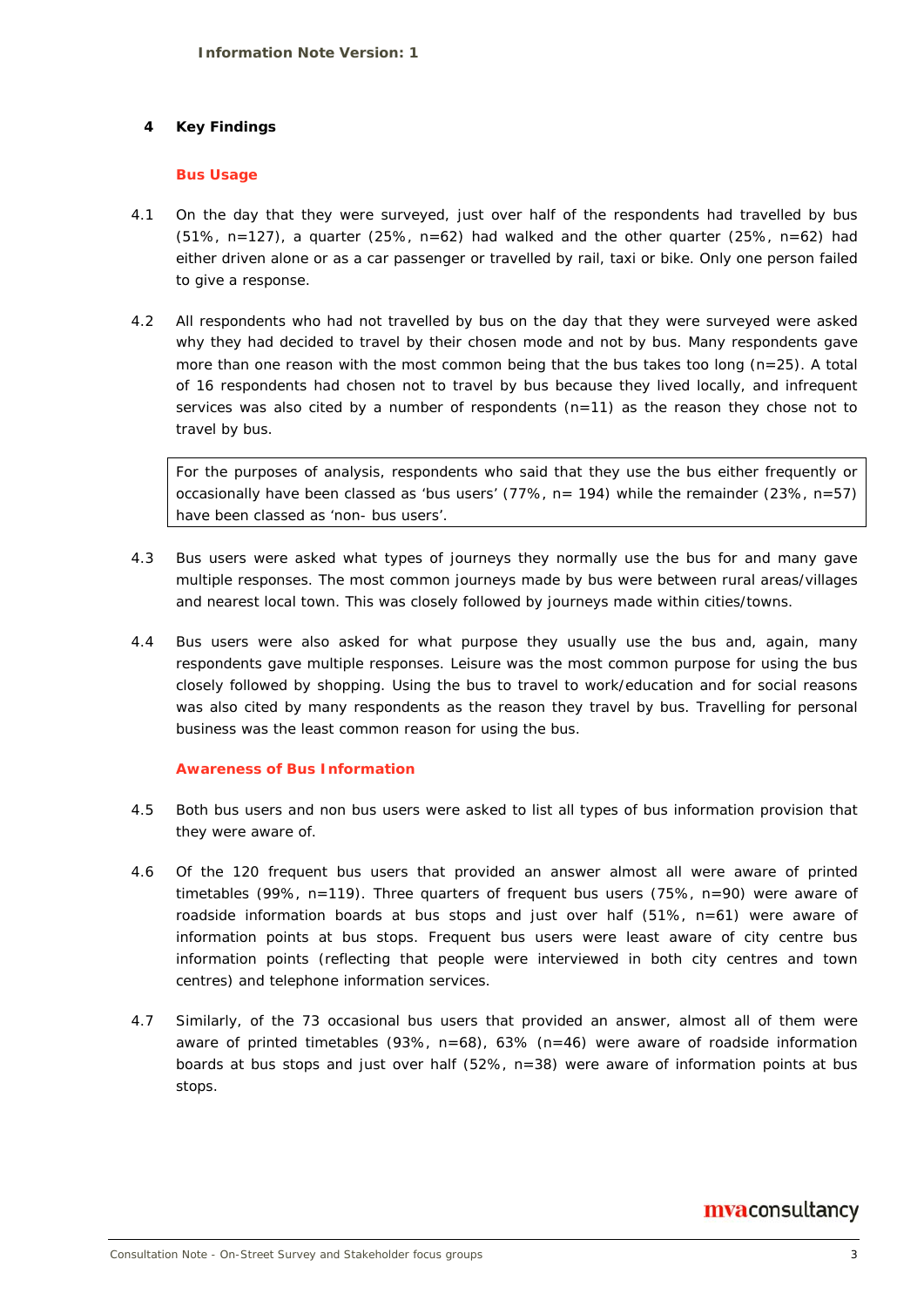4.8 Non bus users were most aware of printed timetables (66%, n=35) and information points at bus stops (28%, n=15). They were also equally aware of roadside information boards at bus stops and the internet (23%, n=12 respectively).

### **Bus Information**

- 4.9 Many bus users obtained bus information from multiple sources with the most popular being printed timetables (69%). Information points at bus stations (40%) and roadside information boards at bus stops (40%) were equally popular sources of obtaining information. Of those people who had used the internet to obtain bus information (24%), many stated that they had used Stagecoach's website.
- 4.10 Bus users were then asked to state their level of satisfaction with the quality of timetables, information displays at bus stops and telephone information services/websites in terms of each of the following:
	- easy to understand;
	- usefulness;
	- accuracy; and
	- ease of access
- 4.11 On the whole, respondents were generally satisfied with the quality of timetables with just under three quarters (74%) of those who provided an answer stating that they were either very or fairly satisfied with the ease of understanding timetables and similarly, 72% of those who provided an answer stated that they were either very or fairly satisfied with the accuracy of timetables. More than three quarters (77%) of those respondents who provided an answer were either very or fairly satisfied with the usefulness of timetables and also the ease of accessing timetable information.
- 4.12 Levels of satisfaction with the quality of information displays at bus stops were also high. Of the respondents who provided an answer, three quarters or more were either very or fairly satisfied with the ease of understanding information displays at bus stops (79%); the usefulness the information (77%); the accuracy of the information (75%); and the ease of accessing the information (77%).
- 4.13 Although satisfaction with the quality of information provided via telephone information services and websites appears to be lower than that of timetables and information displays at bus stops, many respondents actually stated that they didn't know about the ease of understanding, usefulness, accuracy and ease of access of telephone information services and websites. Despite this, of those respondents who provided an answer just under half (49%) were either very or fairly satisfied with the ease of accessing telephone information services/websites while over half of the respondents were either very or fairly satisfied with the ease of understanding the information (57%); the usefulness of the information (56%); and accuracy of the information (56%).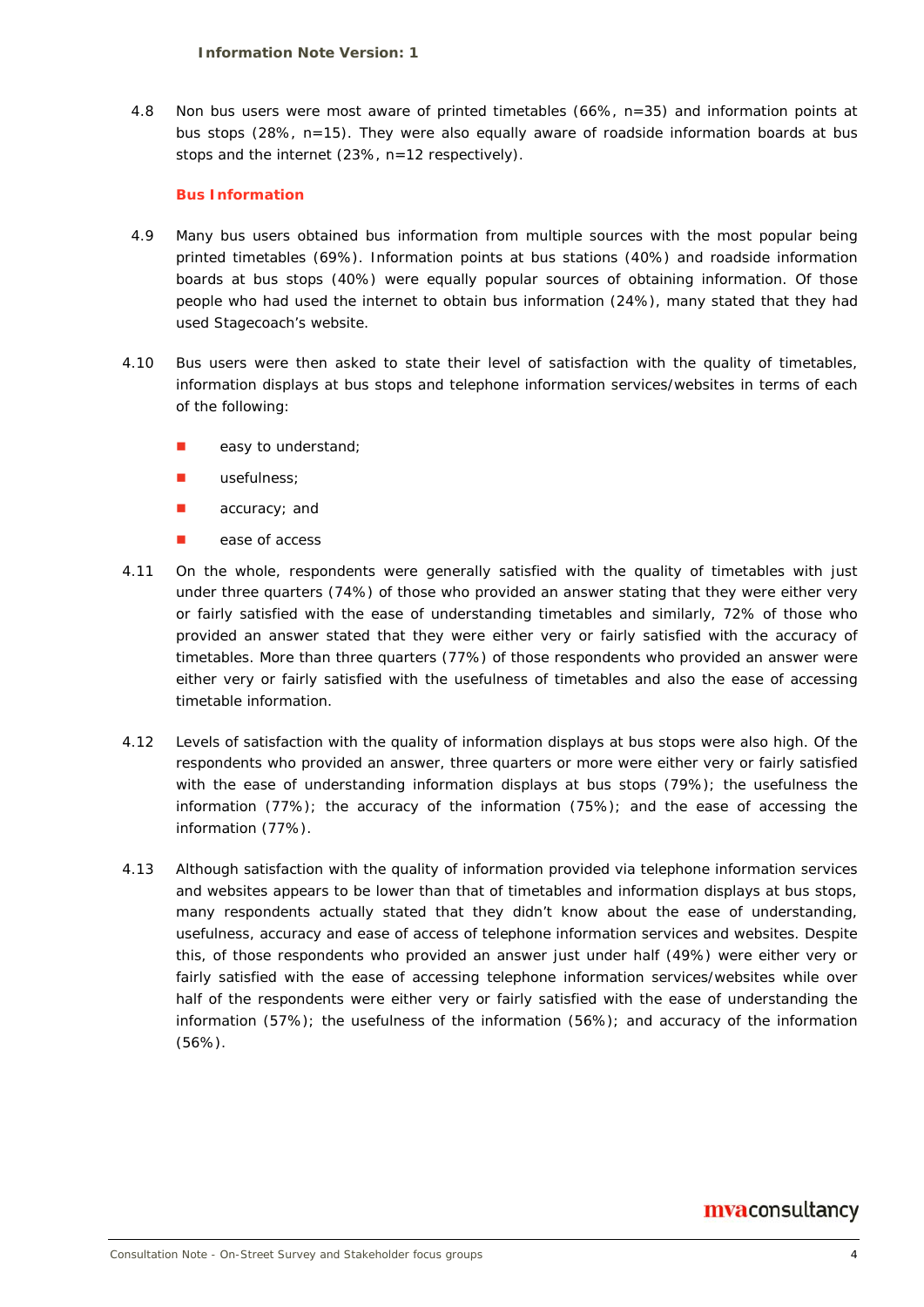#### **Gaps in Existing Information Provision**

- 4.14 Many respondents (85%) either provided no comment or stated that there were no gaps in existing information provision. Those who provided a response identified the following gaps in existing bus information provision:
	- information about a direct service from Montrose to Forfar;
	- there is a difference between stated internet times and times of when the bus actually operates/appears at the bus stop;
	- no information if a low floor bus is available on different routes;
	- there are sometimes numbers on buses, but no information as to the destination;
	- tighter reliability from Arbroath to Forfar;
	- **n** information at bus stops is often not up-to-date;
	- actual bus times often don't link up to timetable; and
	- information is often difficult to understand.

#### **Suggestions for Improving Bus Information Provision**

- 4.15 Again, many respondents made no comment on suggestions for improving bus information provision. Timetables that are easy to understand (too many abbreviations used, do not use 24hr clock) and more accurate/up-to-date information were cited by a number of respondents as a way to improve bus information provision.
- 4.16 Other suggestions included:
	- better availability of timetables;
	- clearer information;
	- information point in town centre and not just on the outskirts;
	- information about buses that lower;
	- make different services tie in with each other;
	- put both the bus number and destination on the front of the bus; and
	- more information about bus timetables at bus stops.
- 4.17 Respondents were asked to identify what their three key priorities for improvements to bus information would be. Of the bus users that use the bus frequently, information regarding services (eg destination of bus) was the most commonly selected key priority (63%). A more coordinated approach across all operators/local authorities areas was selected by over half of the respondents (55%) as one of their three key priorities, closely followed by information regarding fares which was selected by half (50%) of frequent bus users.
- 4.18 The most commonly selected three key priorities for improvements to bus information for occasional bus users was the same as for frequent bus users, however, by contrast, information regarding fares was their top priority with 65% of occasional users selecting this. Information regarding services and a more coordinated approach across all operators/local authorities' areas was selected by 41% of occasional users respectively.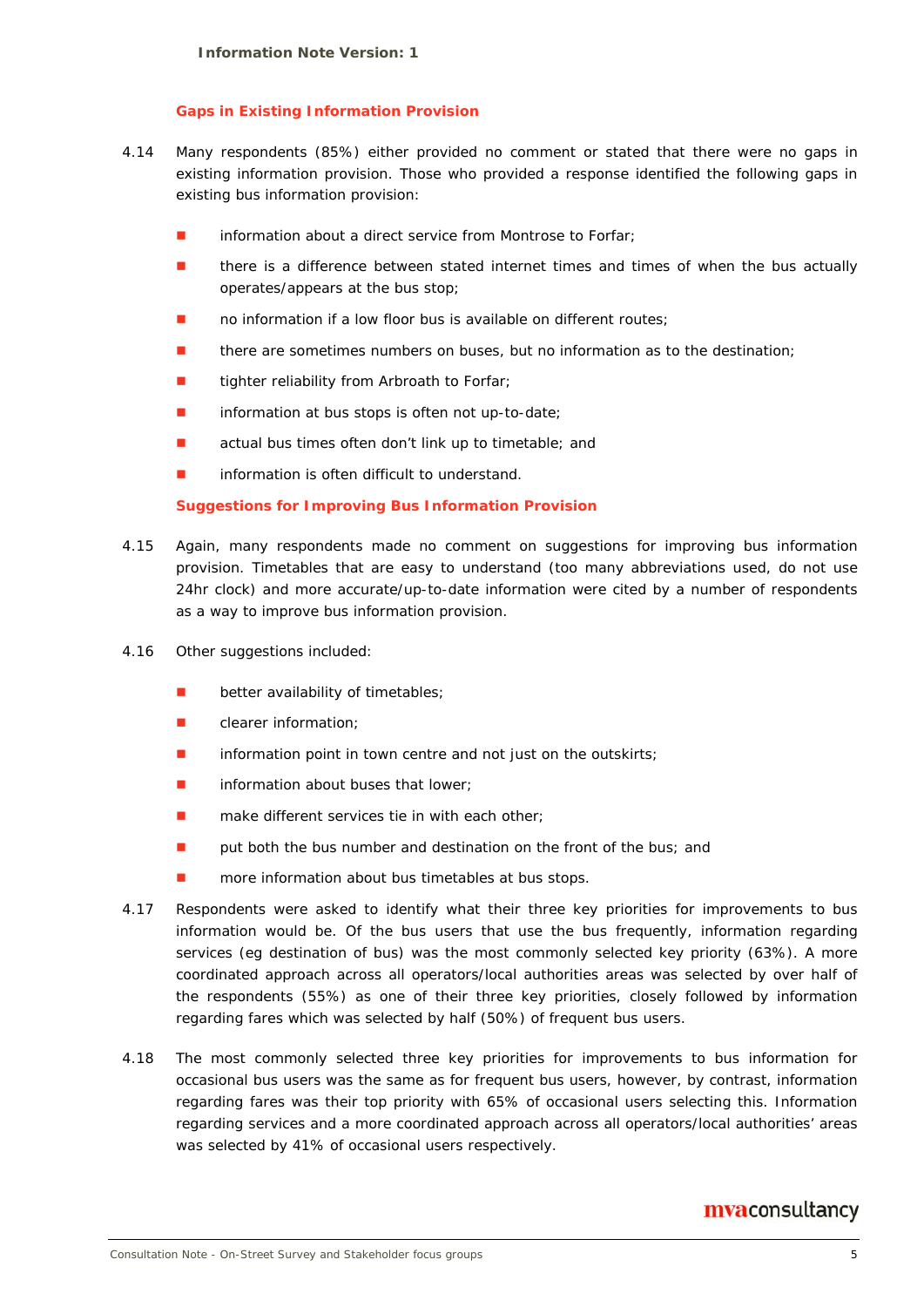#### **Information Note Version: 1**

- 4.19 The top key priorities for improving bus information were also similar amongst non bus users, however, the most commonly selected key priority was information regarding timetables (58%). Information regarding services and information regarding fares were selected by 52% and 45% of non bus users respectively.
- 4.20 All respondents were asked if improvements in bus information provision would encourage them to use the bus more often. Of the 73 occasional bus users that provided an answer  $38\%$  (n=28) said yes,  $30\%$  (n=22) said no and  $30\%$  (n=22) said maybe. Of the 57 non bus users that provided an answer the majority (68%, n=39) said that improvements in bus information provision would not encourage them to use the bus more often,  $14\%$  (n=8) said that it would encourage them to use the bus more often and 16% (n=9) said maybe.

# **5 Focus Groups**

- 5.1 Focus groups were arranged with the specific purpose of stimulating debate between bus operators and representatives of equality groups. Whilst the focus group was not intended for the general public, each session was designed to provide the opportunity for informed input between bus operators and those who represent groups who would wish to travel on the bus but often find information and facilities lacking. The key purpose of each focus group was to elicit opinions on the needs and requirements of bus users in the area. Particular emphasis was placed upon providing adequate bus information to all users and potential users regardless of disability or special need.
- 5.2 Focus groups were convened in the following locations:
	- **Apex Centre, Dundee;**
	- **Stirling Business Centre;**
	- Dewer Centre, Perth; and
	- Royal Hotel, Forfar.
- 5.3 A supplementary consultation was held within Stirling Bus Station as part of the Stirlingshire Bus Operators forum which captured views of local operators who were unable to attend the respective regional focus group.
- 5.4 Consultation contacts were provided by TACTRAN and agreed by member councils.
- 5.5 Attendance at Focus groups included:
	- **TACTRAN**;
	- Representatives of member authorities;
	- **Angus Access Panel**;
	- **Angus Transport Forum;**
	- Scottish Accessible Transport Alliance;
	- Guide Dogs Scotland;
	- National Express Dundee;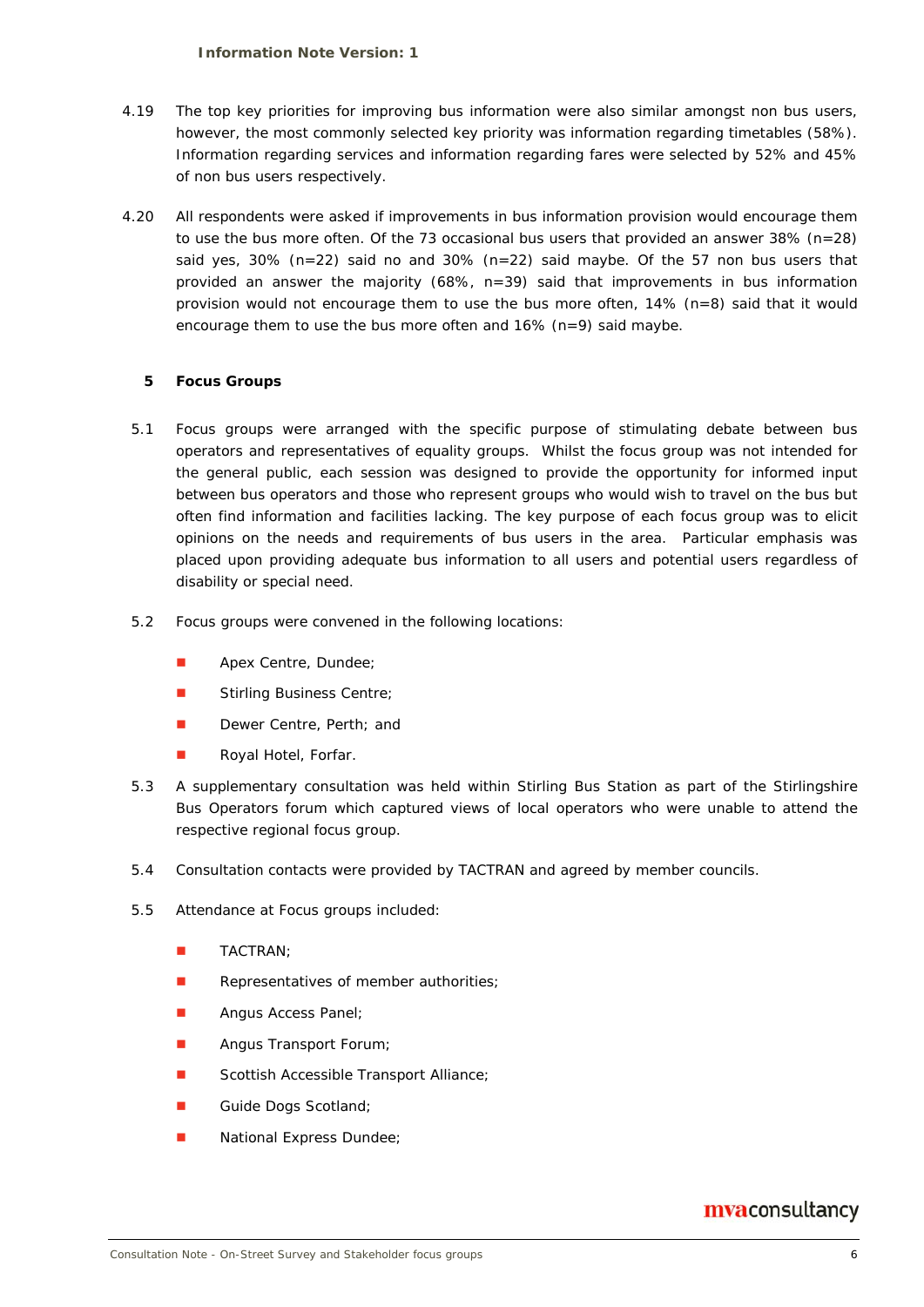- **The University of Dundee;**
- Dundee Access Group;
- $\blacksquare$  The League of the Blind;
- Dundee Access Transport Action Group (DATAG) (Access and Transport);
- Loch Lomond and Trossachs National Park Authority;
- Traveline Scotland;
- Perth and Kinross Association of Voluntary Services;
- **The Scottish Government Mobility and Access Committee for Scotland (MACS); and**
- First Scotland East.
- 5.6 MVA Consultancy also attended the Stirlingshire Bus Operators meeting, allowing any operators within the Stirling authority area who were unable to attend the relevant focus group, the chance to input into the study.

# **Common themes arising from focus groups**

- 5.7 Focus groups were moderated by MVA Consultancy staff following a pre agreed topic guide which would stimulate debate between all attendees. Whilst each focus group produced its own unique issues and discussions, common themes arose across the majority of groups; these can be summarised as follows:
	- Requirements for universal standard formats for information provision, particularly at bus stops;
	- Standard protocols informing both the public and local authorities of service disruptions;
	- Increased marketing efforts about available online services;
	- **Accessibility information both pre journey and on the vehicles;**
	- **Improved availability of fares and ticketing information; and**
	- Real time information.

# **Requirements for universal standard formats for information provision**

- 5.8 One of the key themes to emerge from the majority of focus groups was the need to improve and standardise information provision available at the bus stop. Whilst representative groups and operators agreed that technology should be utilised to enhance information provision, the most useful form of information is the timetable available at the bus stop. Suggestions were varied upon what improvements should be made in terms of text size, presentation and information presented however **all agreed that a standard format should be selected and utilised consistently across the region**.
- 5.9 A standardised format would be particularly useful for certain groups within society such as those with sight problems or learning difficulties. It was felt that a consistent format would also benefit the average bus user. The London example was cited, whereby regardless of area or borough within the city, standard formats are used to display bus information.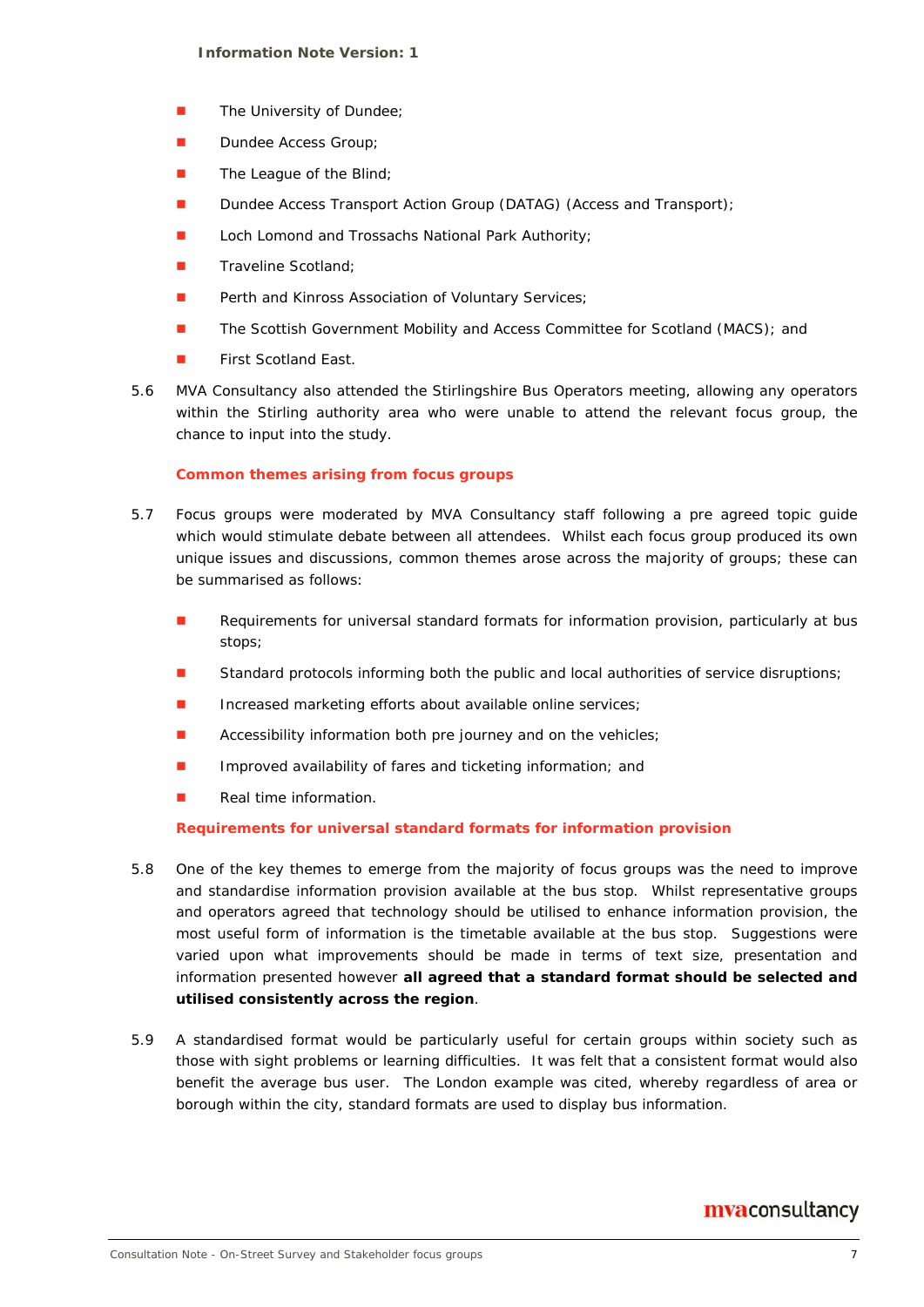#### **Service Disruptions**

- 5.10 Service disruption issues were continually cited within each focus group, representatives from all parties noted particular issues with service disruptions which they would like to see addressed.
- 5.11 Local Authorities noted that if service disruptions are planned well in advance, they generally issue announcements and publicity, warning of the planned disruptions to both the general public and local transport operators, however the situation can become problematic if emergency maintenance has to take place at the last minute. Local Authorities noted that whilst utility companies have a duty to inform the authority of planned and emergency maintenance, this information does not always make it through to the public transport department.
- 5.12 Representatives of bus users felt that whilst planned disruptions are publicised in advance, more should be done to get the message to vulnerable groups, particularly those with sensory impairments who may not notice an additional sign at a bus stop. Equality groups did feel however that bus drivers in particular should pay attention to vulnerable passengers when disruptions are in place as these often take those with sensory impairments by surprise and can cause significant confusion.

#### **Online Services**

- 5.13 The majority of attendees agreed that new technologies including online services have the potential to play a key role in bus information dissemination; however there was a common belief that users were unaware of how to locate online services. Groups generally felt that Traveline and other online facilities required undertaking a marketing exercise to raise awareness of services.
- 5.14 Considering this point, it should be noted that TACTRAN's public transport gateway facility is due to go live in Spring 2010. This will provide a central resource for all public transport information. TACTRAN have acknowledged that in order for this to be a success, they will have to undertake a considerable awareness raising exercise.

#### **Accessibility Information**

- 5.15 Generally all groups agreed that accessibility information was a significant problem. Representative groups noted that information on bus accessibility would be most useful to their members. Lack of this information can lead to people choosing another transport mode as they can not rely on being able to access the service, or perhaps more importantly an accessible return service.
- 5.16 Both public transport operators and local authorities acknowledged this point, however noted that until the majority of vehicles were made DDA compliant, it would be fool hardy to advertise accessibility. The argument being no information on accessibility is preferable to wrong information which may lead to vulnerable people being stranded due to the wrong type of bus being used on that route.
- 5.17 A common point to be raised in terms of accessibility was that audio information should be provided on buses, approaching or at stops. Similar to current practice on trains.